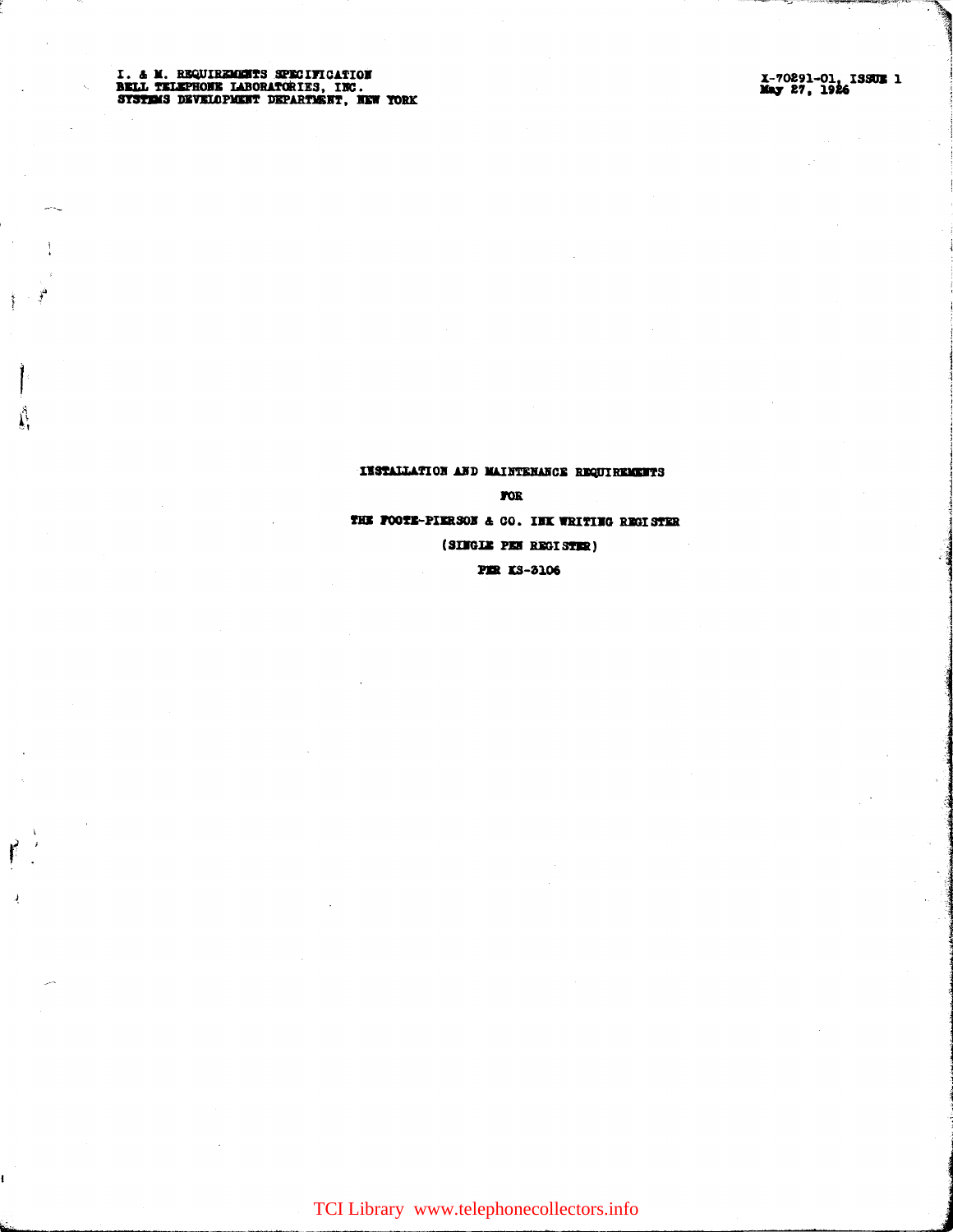### SECTION 1 - GENERAL

- 1.1 This specification covers the installation and maintenance requirements for the Foote-Pierson & Co. Ink Writing Register per KS-3106. Unless otherwise specified herein or in the "Circuit Requirement Tables" on circuit drawings the requirements covered by this specification apply to all registers of the above type.
- 1.2 Section 2 of this specification covers the requirements for both operating tests and the inspection of mechanical adjustments which shall be used to determine whether the register is in proper condition for delivery to the customer and for service. These are called "Test Requirements" and are listed on Sheets I and 2 attached hereto.
- 1.3 Section 3 of this specification covers the operating and mechanical requirements which must be met in readjusting a register which fails to meet the test requirements. These are called "Readjust Requirements" and are listed on Sheets 1 and 2 attached hereto. In addition to the readjust requirements, Section 3 also gives the approved maintenance methods of meeting these requirements.
- 1.4 The tensional and dimensional requirements set up in this specification, unless otherwise<br>specified, should be met, regardless of the<br>method of test or adjustment employed. The facilities for meeting these requirements are provided in the form of standard tools and<br>gauges. However, if it is found by experience<br>that certain requirements can be obtained satis-<br>factorily by "FEEL" or by "EYE", these methods<br>may be employed. It is suggested that with tools and gauges be made often enough to issure that proper test and adjustment requirements are being met. Furthermore, where the requirements are close, it would be advisable to use tools and gauges to obtain adjustment.
- 1.5 The following is a list of the tools, gauges and materials specified in Section 2 and Section 3 for use in inspecting and readjusting the register.

Tools

### Code No. Description 35 Screw-driver -  $3 \frac{1}{2}$ Cabinet screw-driver - $3 \frac{1}{2}$ Oil-dropper (piece of<br>No.22 (B&S) bare tinned copper wire) Ink dropper (glass medicine dropper) or a small<br>camels hair brush Gauges  $.013<sup>n</sup> - .017<sup>n</sup>$  Thickness  $73 - D$ Gauge 74-C (or the Nest of Thickness Gauges

replaced 74-A  $and 74 - B$ Nest of Thickness Gauges  $79 - B$ 

0-1000 Gram Push-Pull<br>Tension Gauge

| Code No.                          | Description                                       |
|-----------------------------------|---------------------------------------------------|
| $79-C$ (or the                    | $0-200$ Gram<br>Push-Pull<br>Tension Gauge        |
| $replaced$ 79- $\blacktriangle$ ) | Push-Pull<br>$0-200$ Gram<br><b>Tension Gauge</b> |
|                                   | Materials                                         |
|                                   | Cotton aloth non KS-2423                          |

|             | Cotton cloth per KS-2423            |
|-------------|-------------------------------------|
| Eagle No. 3 | Spindle 011                         |
|             | Foote-Pierson&Co. Regis-<br>ter Ink |
|             | ended toothpicks<br>Flat            |
|             | Blotting paper                      |

#### SECTION 2 - TEST REQUIREMENTS

2.01 Unless otherwise specified, any register, of the type covered by this specification<br>shall meet the test requirements given on sheets 1 and 2, attached hereto.

SECTION 3 - READJUST REQUIREMENTS

- 3.0 General
- 3.01 A register should be readjusted in accordance with the following methods to meet the readjust requirements specified on sheets 1 and 2 attached hereto.
- 3.1 Cleaning (See Requirement 2.1, Sheet 1)
	- M-1 Glean all external parts of the register<br>with a cotton oloth per KS-2423, taking<br>care to remove all dust, lint particles,<br>etc. that have accumulated outside of the motor housing. Do not remove the glass covers or attempt to olean any parts inside of the housing.
- 3.2 Lubrication (See Requirement 2.2, Sheet 1)
	- $x-1$ The register should be turned on its side when lubricating bearings to insure that the oil entere the bearings and to prevent it from running down the side of the register housing.
	- M-2 Apply one drop of oil to each of the bearings having no dust caps.
	- M-3 To lubricate the bearings, having small<br>dust cape, loosen the screws holding the small dust caps sufficiently to permit them to be turned aside thereby exposing<br>the ends of the shafts. Use tool No. 35 for this purpose. Apply one drop of oil to each bearing, replace the dust caps, and tighten the screws. Any oil appearing<br>outside of the dust caps should be wiped off with a dry cloth per KS-2423.
	- M-4 To oil the rear main bearing, remove one of the screws which holds the large dust cap in place and loosen the other sufficiently to permit the cap to be turned<br>aside. Apply one drop of oil between the<br>shaft and the housing and replace the dust cap.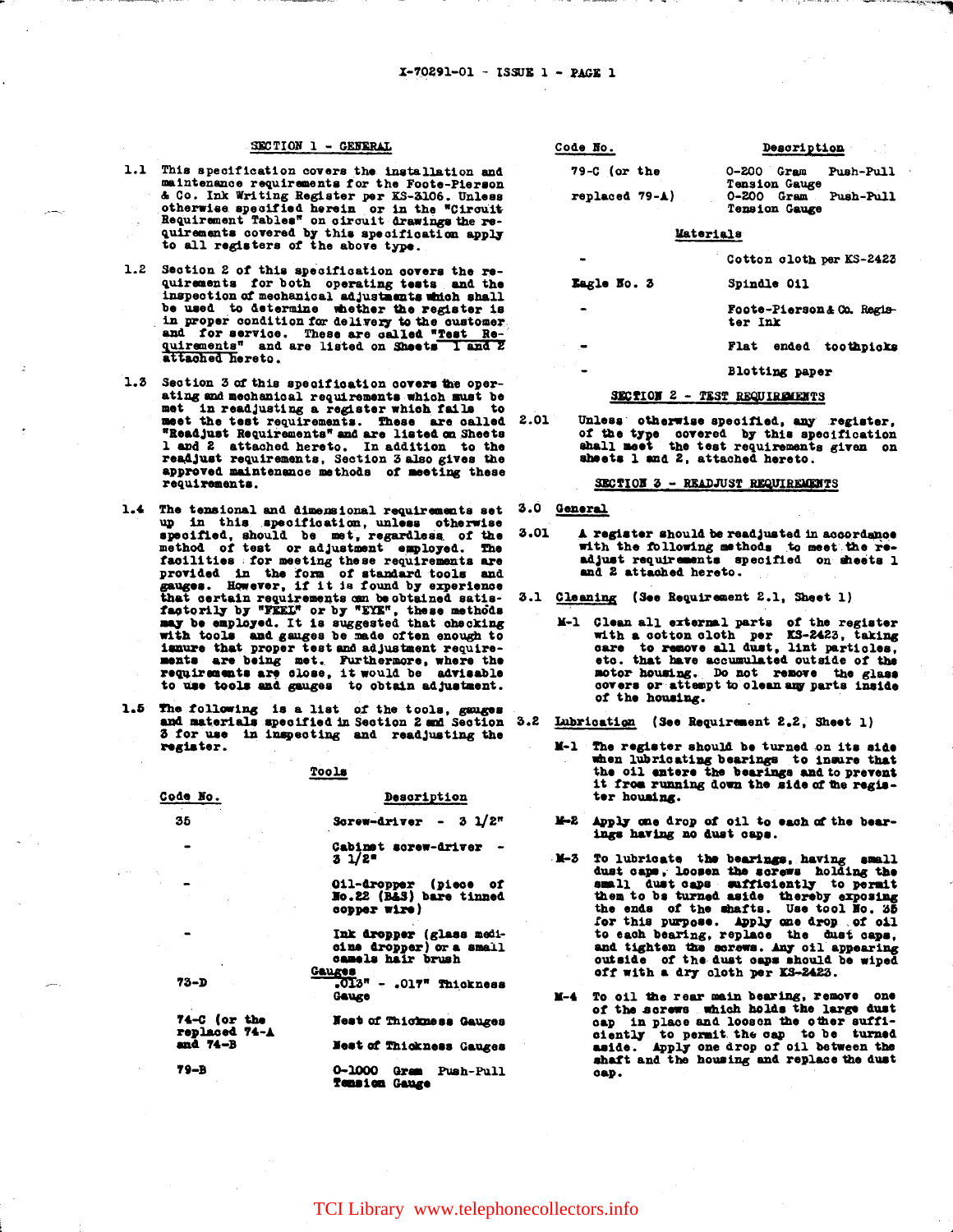- 5.3 Inking (See Requirement 2.3, Sheet 2)
	- M-1 To check the marking on the tape, observe the operation of the register under service conditions and note that the printing<br>wheel makes distinct marks on the tape. which do not smudge easily or require an excessive length of time for drying. If the register fails to meet the requirement and there is a question of the registers being in the proper adjustment, press upward against the printing lever with a<br>sufficient force to simulate the operating conditions.
	- M-2 If the ink roller should require more ink, raise the ink roller and dust shield and, with an ink dropper or a small camels hair brush, apply several drops of Foote-Pierson a Company's register ink to the felt ink<br>roller. Replace the ink roller and dust shield and repeat the check as indicated<br>under M-1. If necessary apply more ink<br>in the manner specified above.
	- M-3 If too much ink should be applied, remove the paper tape, operate the armature manually and, while the roller is rotating, wipe the excess ink from the printing wheel with a piece of blotting paper.
- 3.4 Control Arm Adjustment (See Requirement 2.4,  $Since E$ 
	- M-1 To check for the setting of the control arm, operate the armature manually by<br>tapping it quickly. Observe the operation of the control arm and note that it interdepts the stop pin on the worm shaft on<br>the second revolution of the shaft after the armature is released.
	- M-2 To adjust the control arm, place a flat-<br>ended toothpick between the star-wheel and the shelf, loosen the look mut on the control arm adjusting screw with the<br>fingers and turn the screw in (to the<br>right) until the control arm begins to<br>move. Then, with one hand, hold the<br>armature operated and with the other turn the control arm adjusting screw out (to<br>the left) until the arm has passed over<br>two turns and is resting between the second<br>and the third turns of the worm spring.<br>Allow the armature to restore to normal and turn the control arm adjusting screw<br>in (to the right) until the guide just<br>touches the worm spring. Tighten the look nut as tightly as possible with the fingers<br>and remove the toothpick from the star-<br>wheel when the adjustment is completed.

3.5 Armature Air-Gap (See Requirement 25, Sheet 2)

- M-1 When checking the amature air-gap requirement, block the mechanism by inserting a toothpick between the star-wheel and the shelf and then, with the feeler gauges eheck the clearance between the armature and the stop pins on both cores.
- M-2 To adjust the armature air-gap turn the armature back stop screw in (to the right) er out (to the left) as required to meet<br>the specified requirement. If it is found<br>that the cores are not in the proper po-

sition to permit the requirement to be met by this method, it will be necessary to reposition them.

- M-3 To reposition the cores, back off the armature back stop screw and place the .017" side of the No. 73-D gauge between the armature and the stop pin nearer the armature. Turn the armature back stop screw to the right until the gauge is held snugly. Then remove the gauge and with<br>the 2 1/2" cabinet screw-driver, loosen magnet bracket screws. Locate both magnets so that the gauge fits snugly between the armature and the stop pin on either magnet core and tighten the magnet bracket screws.
- Printing Lever Adjustment (See Requirement 2.6, Sheet 2) In order to secure the best  $3.6$ operation of the register, the adjustment of the printing lever should be held within the specified limits. The register should be operated electrically in the actual operating<br>circuit. These adjustments should be made as follows:
	- M-1 Non-Mark Requirement Place the .007" blade<br>of the No.74-C gauge between the armature and the stop pin nearer the armature and operate the armature electrically. The mechanism should operate, moving the tape,<br>but the printing wheel should not mark the tape.
	- M-2 If the tape does not move it is an indication that there is too much clearance between the adjusting screw on the lower armature extension and the push rod which actuates the control arm. When this is the case, this clearance should be reduced by turning the knurled adjusting sorew out (counter clockwise) with a screw-driver until the control arm will release the mechanism when the armature is operated against the gauge. If it is necessary to change the position of the adjusting screw<br>as specified above, care should be taken to insure that there is still a clearance between the adjusting screw and the push rod when the armature is in its unoperated position.
	- M-3 In order to meet this requirement on regis-<br>ters not equipped with the adjusting screw on the lower armature extension, it may be necessary to lower the position of the coils so that, when the armature is operated, the push rod will be moved a great-<br>er distance. If this is necessary, loosen magnet bracket screws and allow the magnet coils to drop toward the base of the regis-<br>ter. Locate both magnets so that the cores are approximately parallel and, with<br>the armature operated, there is an appreciable clearance between the control arm and the worm shaft and tighten the screws. After changing the position of the magnets<br>it will be necessary to readjust for the armature air-gap requirement.
	- M-4 If the printing wheel marks the tape on In the printing wheel marks the tape of the above test, remove the tape from under the paper feed wheel and the paper guide and with a small screw-driver (No.35 tool) turn the printing lever adjusting screw in (to the righ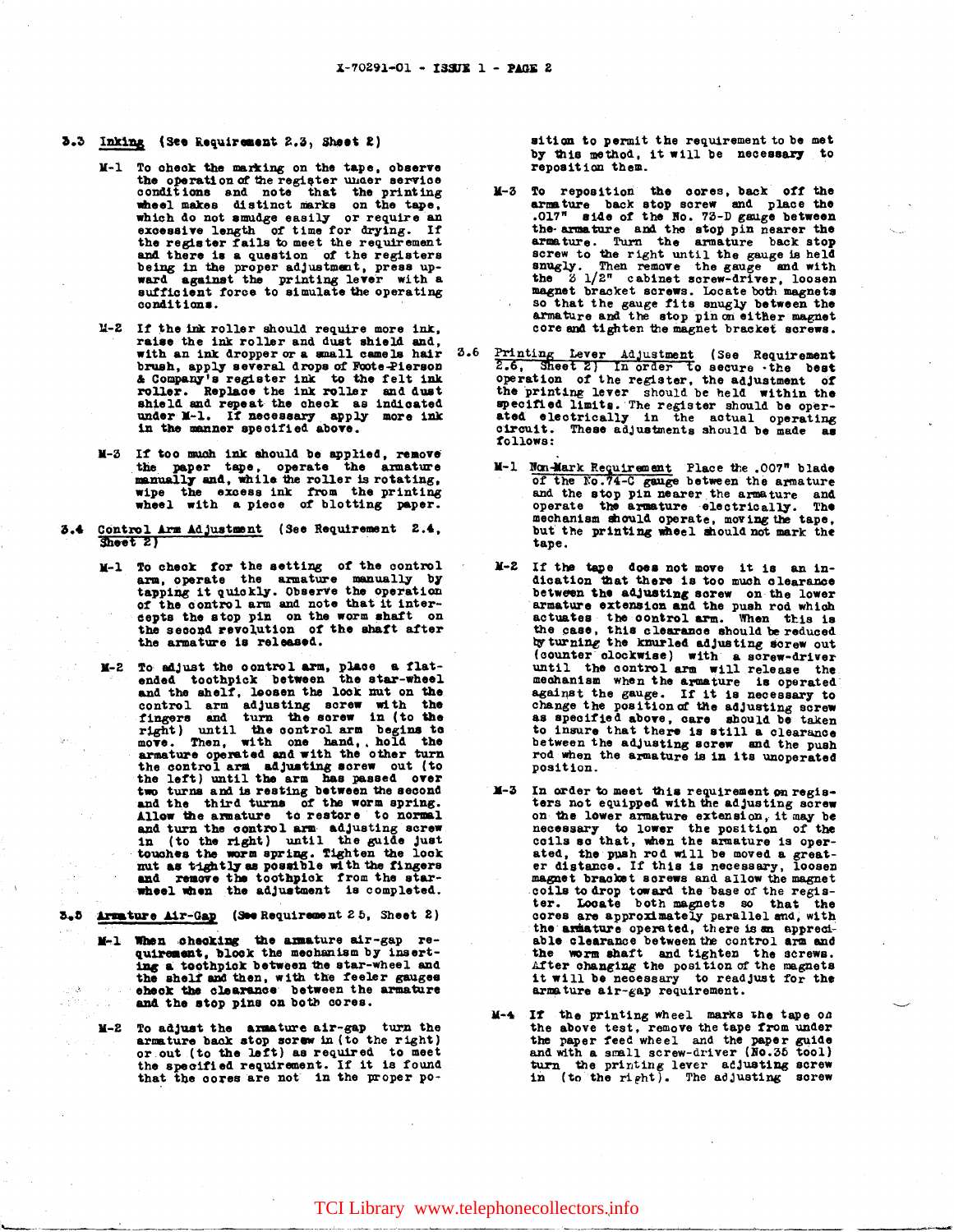should be given only a very slight turn,<br>after which the tape should be replaced<br>and the test repeated. If the printing<br>wheel still marks the tape, the adjustment should be repeated, but care should be taken to prevent moving the printing lever adjusting screw any farther than is absolutely necessary in order to meet the non-mark requirement.

- M-5 Mark Requirement Place the .004" blade<br>of the No. 74-C gauge between the armature<br>and the stop pin nearer the armature and again operate the armature as specified<br>in M-1. The mechanism should operate and the printing wheel should produce a distinct mark on the tape. If the printing<br>the printing wheel should produce a dis-<br>tinct mark on the tape. If the printing<br>wheel fails to mark the tape, remove the<br>tape from under the p turn the printing lever adjusting sorew<br>out (to the left) as described in M-4<br>above. As in the first case, the screw should be given only a very slight turn before replacing the tape and again re-<br>peating the test. If it is necessary to adjust the printing lever in order to meet<br>the "mark" requirement the "non-mark" requirement should be recheded to insure<br>that the adjustment previously made has not been destroyed.
- M-6 After meeting the adjustment specified in M-5 above, remove the gauge and with<br>the armature electrically operated, check that there is clearance between the head of the adjusting screw on the lower armature extension and the motor housing.
- Armature Retractile Spring Tension (See Re-<br>quirement 2.7, Sheet 2)  $3.7$ 
	- M-1 To check the tension of the armature<br>retractile spring, attach the No. 79-B<br>gram gauge to the printing lever at the<br>hook to which the retractile spring is attached, and pull in a direction directly opposing the pull of the spring. The gauge should register at least the specified minimum tension but not more than the specified maximum tension at the instant<br>the printing lever starts to move from its position of rest. Before making any measurements with a No.79 type gram gauge, hold it in the vertical position to obtain the zero reading. This is equal to the weight of the plunger of the gauge. For measuring spring tensions where the gauge is held in the vertical position, the true reading is equal to the indicated reading less the zero reading.
	- M-2 The tension of the retractile spring may The tension of the retractile spring may<br>be adjusted by turning the knurled adjust-<br>ing knob. The spring cord should be wound<br>on this knob in such a manner that turn-<br>ing the knob to the right will increase<br>the tension of

Attached:

X-70291-01, Sheet 1, Issue 1<br>X-70291-01, Sheet 2, Issue 1

RMB) HWF) AH **FAC**) DEPT. 332-B-4

- Paper Feed-Wheel Pressure (See Requirement  $3.8$  $2.8$ , Sheet  $2)$ 
	- M-1 To check the pressure of the paper feed-<br>wheel against the star wheel, attach the<br>79-C gram gauge to the paper feed-wheel<br>arm at the hook to which the retractile arm at the nook to which the retractile<br>spring is attached and pull in a direction<br>directly opposing the pull of the spring.<br>The gauge should register at least the<br>specified minimum tension but not more than the specified maximum tension at the instant the feed-wheel breaks contact with the driving wheel. Before making any measurements with the gauge obtain the zero reading in the manner covered under 3.7 M-1.
	- M-2 The tension of the retractile spring may be adjusted by turning the knurled adjusting knob. The spring cord should be wound on the knob in such a manner that turning the knob to the right will increase the tension of the spring and turning the knob to the left will reduce it.
- Operation (See Requirement 2.9, Sheet 2) The  $3.9$ register should be checked for operation with-<br>out removing it from the circuit. When checking this requirement use a dial known to give pulses within the specified limits and where possible use one which approaches the maximum<br>limit rather than the minimum limit. The dial to be used should be checked with a dial tester<br>to determine that it pulses within the speci-<br>fied limits. The test should then be made in the following manner:
	- M-1 Dial the digit zero. The register should follow the dial pulses, making 10 distinct<br>marks on the tape. Failure to respond properly to the dial pulses will be indi-<br>cated if the marks are run together in one or more places or if one or more of the entirely missing.
	- M-2 If the marks are run together in one or more places it indicates that the armature is sluggish in restoring, in which case increase the armature retractile spring tension slightly. If, on the other hand, one or more of the marks is faint, shortened or missing it indicates either that the printing lever is improperly adjusted or that the armature retractile spring tension or the armature air-gap are above their maximum limits. To determine whether the printing lever is at fault, recheck<br>its adjustment as specified in paragraph<br>3.6 of this specification. If the adjustment of the printing lever is correct, reduce the armature retractile spring tension and the armature air-gap slightly toward their minimum values.
	- M-3 Whenever it is necessary to change the armature retractile spring tension or the armature air-gap in making the above<br>adjustment for operation a recheck of these requirements must be made in order to insure that they are within their
	- M-4 If the register cannot be made to function properly by adjusting according to the specified methods, it shall be returned to the Western Electric Company for repairs.

BEIL TELEPHONE LABORATORIES. INC.

## TCI Library www.telephonecollectors.info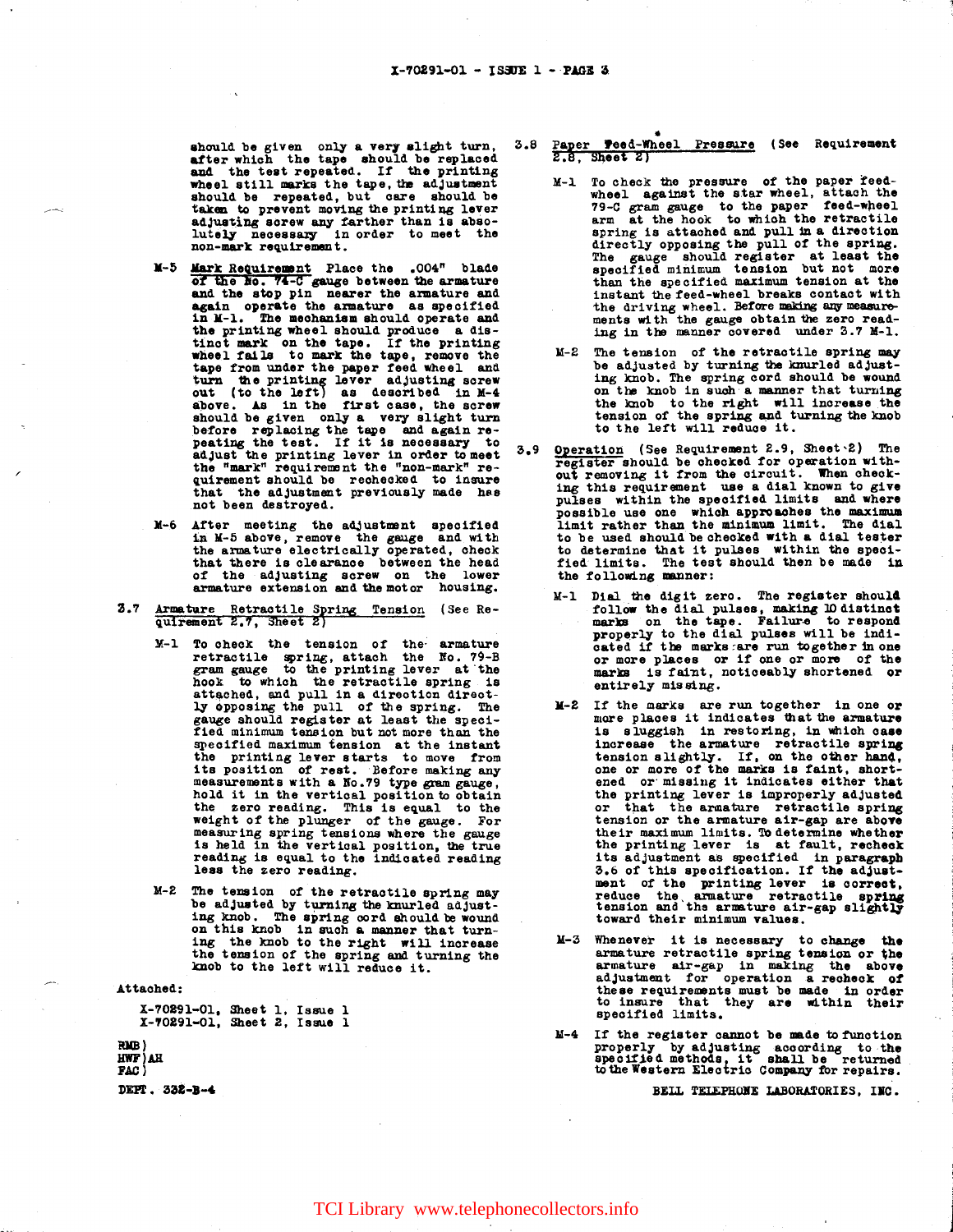

TEST AND READJUST REQUIREMENTS FOR FOOTE-PIERSON & CO. INK WRITING REGISTER SINGLE PEN PER KS-3106

BELL TELEPHONE LABORATORIES. INC.

SHEET 1

X-70291-01, ISSUE 1 (2 SHEETS)